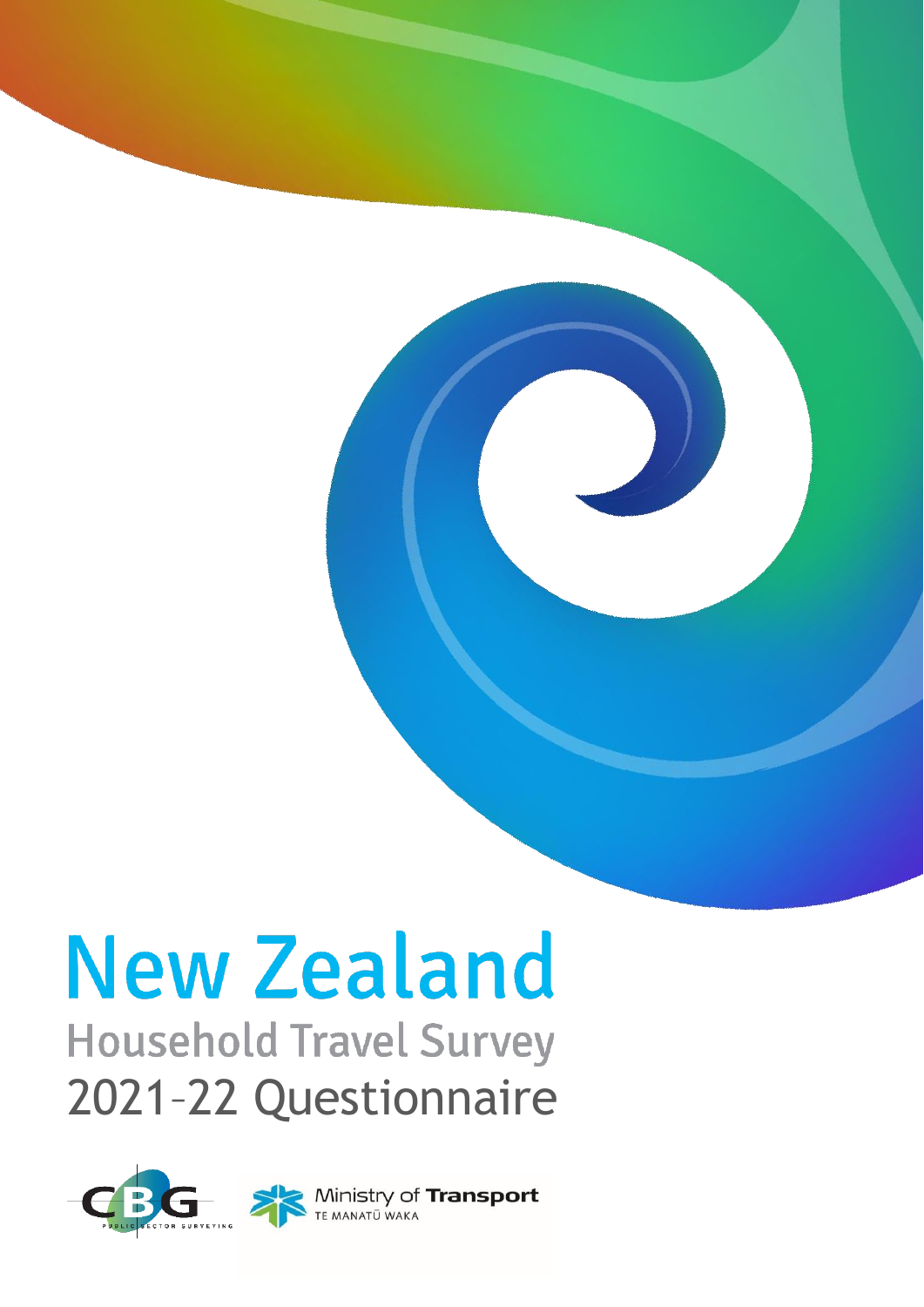### **Disclaimer**

All reasonable endeavours are made to ensure the accuracy of the information in this report. However, the information is provided without warranties of any kind including accuracy, completeness, timeliness or fitness for any particular purpose.

The Ministry of Transport excludes liability for any loss, damage or expense, direct or indirect, and however caused, whether through negligence or otherwise, resulting from any person or organisation's use of, or reliance on, the information provided in this report.

Under the terms of the Creative Commons Attribution 4.0 International (BY) licence, this document, and the information contained within it, can be copied, distributed, adapted and otherwise used provided that –

- $\blacktriangleright$  the Ministry of Transport is attributed as the source of the material
- $\blacktriangleright$  the material is not misrepresented or distorted through selective use of the material
- $\blacktriangleright$  images contained in the material are not copied

The terms of the Ministry's [Copyright and disclaimer](https://www.transport.govt.nz/copyright-and-disclaimer/) apply.

#### **Additional information**

For more information about the background to the survey, see the Ministry of Transport

website at [www.transport.govt.nz/travel-survey/](https://www.transport.govt.nz/mot-resources/household-travel-survey/)

Enquires relating to the New Zealand Household Travel Survey may be directed to the Ministry of Transport, PO Box 3175, Wellington, or by email to [info@transport.govt.nz](mailto:info@transport.govt.nz) or [travelsurvey@transport.govt.nz](mailto:travelsurvey@transport.govt.nz) .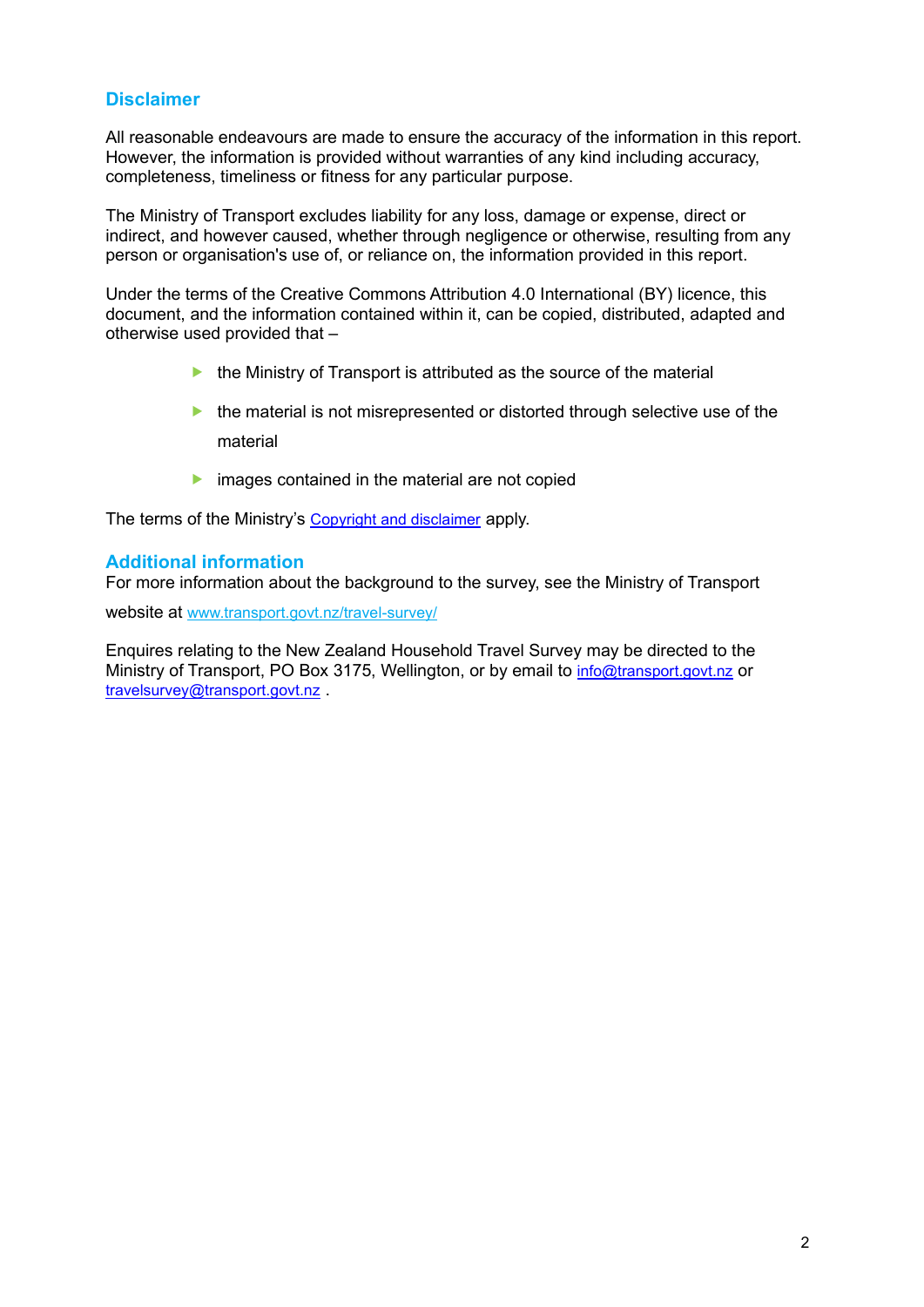# **New Zealand Household Travel Survey Questionnaire 2021-22**

# **Household Questionnaire**

| Question<br>Ref | <b>Routing</b><br>logic/Notes                                  | <b>Question Text</b>                                                                                                                                                                                                                                       |
|-----------------|----------------------------------------------------------------|------------------------------------------------------------------------------------------------------------------------------------------------------------------------------------------------------------------------------------------------------------|
| intro           |                                                                | I would like to ask you about all the people who usually live at this<br>address.                                                                                                                                                                          |
|                 |                                                                | Starting with yourself, can you tell me the full names of all the people<br>who usually live here?                                                                                                                                                         |
|                 |                                                                | 10 Include people who will be away for one of the travel days, but who<br>would usually live here.                                                                                                                                                         |
|                 |                                                                | 10 Do not include anyone who will be away for both travel days.<br><b>1</b> Include visitors who will be staying at the address for at least one<br>travel day AND who will be at the address on the last travel day.                                      |
| pename          |                                                                | <b>First Name:</b>                                                                                                                                                                                                                                         |
| famname         |                                                                | [Record]<br><b>Family Name:</b>                                                                                                                                                                                                                            |
|                 |                                                                |                                                                                                                                                                                                                                                            |
|                 |                                                                | [Record]                                                                                                                                                                                                                                                   |
| sex             |                                                                | Gender:                                                                                                                                                                                                                                                    |
|                 |                                                                | M. Male                                                                                                                                                                                                                                                    |
|                 |                                                                | F. Female                                                                                                                                                                                                                                                  |
| age             |                                                                | G. Another gender<br>Age:                                                                                                                                                                                                                                  |
|                 |                                                                |                                                                                                                                                                                                                                                            |
|                 |                                                                | [Record]                                                                                                                                                                                                                                                   |
|                 |                                                                | Range=0-120<br><b>Mobile Number:</b>                                                                                                                                                                                                                       |
| mobnum          |                                                                |                                                                                                                                                                                                                                                            |
|                 |                                                                | [Record]                                                                                                                                                                                                                                                   |
| allocategps     | If occupant 15+                                                | GPS ID:                                                                                                                                                                                                                                                    |
|                 | ask allocategps<br>else go to next                             | 1. [Record]                                                                                                                                                                                                                                                |
|                 | occupant.                                                      | 2. GPS declined                                                                                                                                                                                                                                            |
|                 |                                                                |                                                                                                                                                                                                                                                            |
| peempdr         | If occupant 15+<br>ask peempdr<br>else go to next<br>occupant. | Do you/they have a job where you/they transport goods or people or<br>are you/they a member of the emergency services? E.g. couriers, bus<br>drivers, taxi drivers or truck or emergency service workers, such as<br>police who complete many short trips. |
|                 |                                                                | Y. Yes: Taxi driver                                                                                                                                                                                                                                        |
|                 |                                                                | Y. Yes: Courier/van/delivery driver<br>Y. Yes: Chauffer/paid 'people' driver                                                                                                                                                                               |
|                 |                                                                | Y. Yes: Bus driver                                                                                                                                                                                                                                         |
|                 |                                                                | Y. Yes: Heavy goods/truck driver                                                                                                                                                                                                                           |
|                 |                                                                | Y. Yes: Emergency services worker<br>Y. Yes: Other                                                                                                                                                                                                         |
| interviewee     |                                                                | N. No<br>The next questions are about relationships in your household. Please                                                                                                                                                                              |
|                 |                                                                | select who you are interviewing:                                                                                                                                                                                                                           |
|                 |                                                                | [Record]                                                                                                                                                                                                                                                   |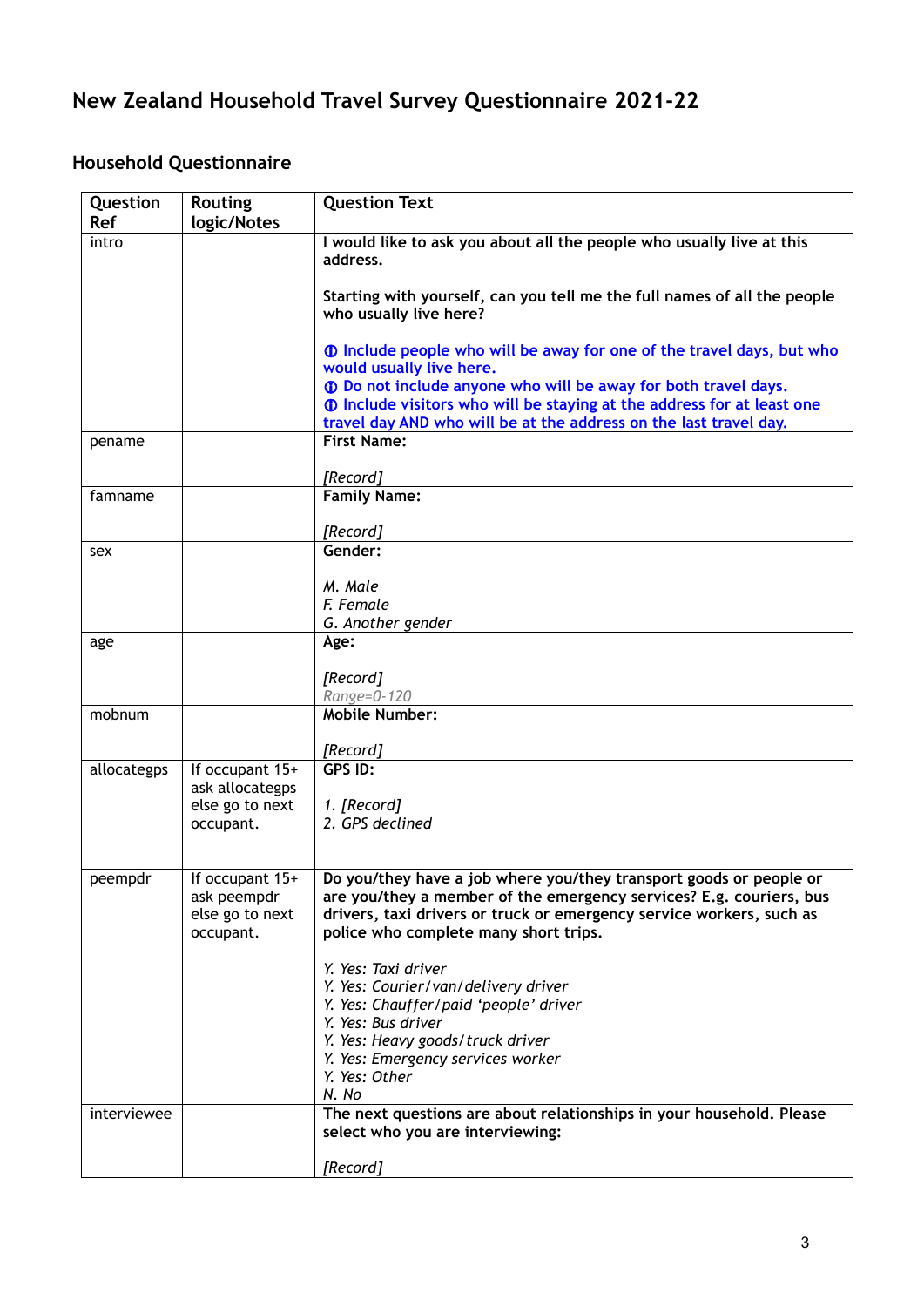| perelat  | Repeat perelat<br>until all       | What is [FirstName][FamName] ['s] relationship to<br>[you]/[FirstName][FamName]?    |
|----------|-----------------------------------|-------------------------------------------------------------------------------------|
|          | relationships for<br>all pairs of | <b>1</b> Include natural, step, adopted and foster relationships.                   |
|          | occupants are<br>recorded.        | SP. Spouse or partner                                                               |
|          |                                   | SD. Son or daughter                                                                 |
|          |                                   | FM. Father or mother                                                                |
|          |                                   | <b>BS.</b> Brother or sister                                                        |
|          |                                   | GC. Grandchild                                                                      |
|          |                                   | GP. Grandparent<br>GGC. Great-grandchild                                            |
|          |                                   | GGP. Great-grandparent                                                              |
|          |                                   | NN. Nephew or niece                                                                 |
|          |                                   | UA. Uncle or aunt                                                                   |
|          |                                   | OR. Other relative                                                                  |
|          |                                   | <b>UR.</b> Unrelated                                                                |
|          |                                   | R. Refused                                                                          |
| hhtype   |                                   | H. Self<br><b>Interviewer observation</b>                                           |
|          |                                   | Complete following without asking the respondent:                                   |
|          |                                   |                                                                                     |
|          |                                   | 1. Person living alone                                                              |
|          |                                   | 2. Married/defacto couple only                                                      |
|          |                                   | 3. Other adults only (eg flatmates)                                                 |
|          |                                   | 4. Family (including extended) with children                                        |
|          |                                   | 5. Family with adults only<br>6. Single adult living with children                  |
|          |                                   | 7. Family with child(ren) plus flatmates/boarders                                   |
|          |                                   | 96. Other (specify)                                                                 |
| hhnumcyc |                                   | How many bicycles in working order are kept in this household?                      |
|          |                                   | <b>1</b> Include electric bicycles and children's bicycles but not                  |
|          |                                   | tricycles/balance bikes i.e. bikes without pedals.                                  |
|          |                                   | Range=0-20                                                                          |
| Hhebike  | If hhnumcyc>0                     | Are any of these electric bicycles?                                                 |
|          |                                   | 1. Yes - record number                                                              |
| hhnumhv  | If hhnumhv=0,                     | 0. No<br>Could you give me a list of all vehicles used by your household which      |
|          | go to hhconsent                   | are usually parked here overnight and available to be used, whether                 |
|          | else go to<br>vmake.              | private or company owned?                                                           |
|          |                                   | <b>1</b> Include vehicles parked on the street. Include motorcycles, trucks<br>etc. |
| vmake    | Lookup from                       | Make:                                                                               |
|          | NZTA vehicle                      |                                                                                     |
|          | database.                         | [Record]<br>98. Don't know                                                          |
| vmodel   | Lookup from<br>NZTA vehicle       | Model:                                                                              |
|          | database.                         | [Record]                                                                            |
|          |                                   | 98. Don't know                                                                      |
| vyear    |                                   | Year of manufacture                                                                 |
|          |                                   | <b>1</b> If exact year unknown, use best estimate                                   |
|          |                                   | [Record]<br>98. Don't know                                                          |
|          |                                   |                                                                                     |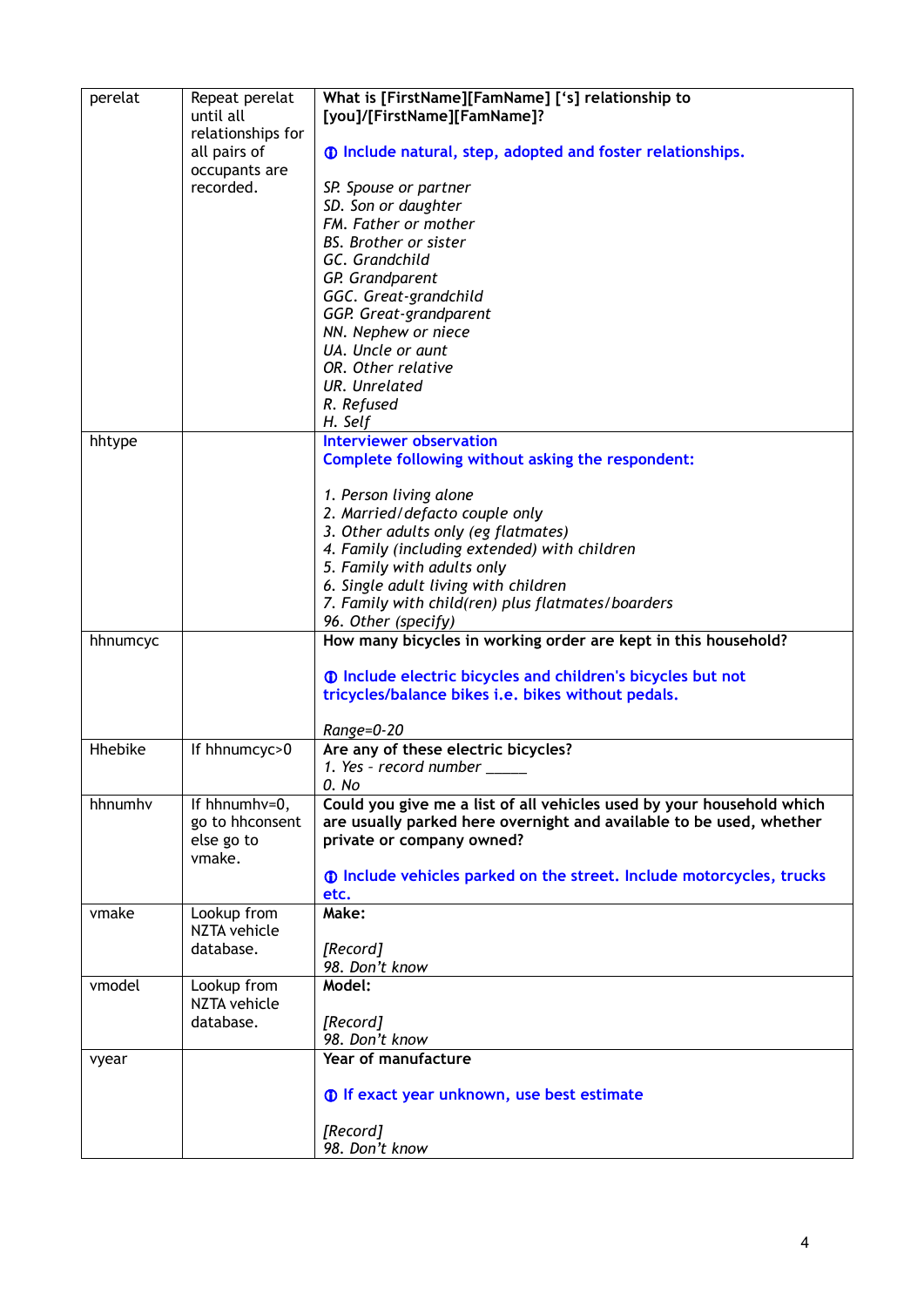| vtype      |                                              | Body type                                                                                                      |
|------------|----------------------------------------------|----------------------------------------------------------------------------------------------------------------|
|            |                                              | <b>1</b> "Car/station wagon" includes people movers and convertibles.                                          |
|            |                                              | 10 "SUV/4WD" must have high wheel base and roof.                                                               |
|            |                                              | <b>1</b> "Motorbike" includes mopeds                                                                           |
|            |                                              | 1. Car/station wagon                                                                                           |
|            |                                              | 2. Van/Ute                                                                                                     |
|            |                                              | 3. SUV/4WD                                                                                                     |
|            |                                              | 4. Truck                                                                                                       |
|            |                                              | 5. Taxi                                                                                                        |
|            |                                              | 6. Motorbike                                                                                                   |
|            |                                              | 96. Other (specify)<br>98. Don't know                                                                          |
| vfuel      |                                              | Fuel:                                                                                                          |
|            |                                              |                                                                                                                |
|            |                                              | 1. Petrol                                                                                                      |
|            |                                              | 2. Diesel                                                                                                      |
|            |                                              | 3. LPG/CNG                                                                                                     |
|            |                                              | 4. Hybrid                                                                                                      |
|            |                                              | 5. Plug-in hybrid<br>6. Electric                                                                               |
|            |                                              | 96. Other (specify)                                                                                            |
|            |                                              | 98. Don't know                                                                                                 |
| <b>VCC</b> |                                              | Engine size (cc)                                                                                               |
|            |                                              | <b>1.8 litres=1800cc</b>                                                                                       |
|            |                                              | [Record]                                                                                                       |
|            |                                              | 98. Don't know                                                                                                 |
|            |                                              | Range=0-20,000cc                                                                                               |
| vowner     |                                              | Vehicle owned by:                                                                                              |
|            |                                              | 1. HH member                                                                                                   |
|            |                                              | 2. Company owned or leased                                                                                     |
|            |                                              | 3. Rental                                                                                                      |
|            |                                              | 4. Non household                                                                                               |
|            |                                              | 96. Other (specify)                                                                                            |
|            |                                              | 98. Don't know                                                                                                 |
| plateno    | Repeat<br>vmake>plateno<br>for all vehicles. | Do you give permission for the Ministry of Transport to access Motor<br>Vehicle Register data on this vehicle? |
|            |                                              | <b>1</b> If needed: this is for statistical purposes.                                                          |
|            |                                              | 1. Yes [Record]                                                                                                |
| hhconsent  |                                              | 2. No<br>New Zealand Household Travel Survey Household Consent                                                 |
|            |                                              |                                                                                                                |
|            |                                              | I agree for this household to take part in the survey and understand<br>that:                                  |
|            |                                              | • It is voluntary                                                                                              |
|            |                                              | • All information provided is private and confidential                                                         |
|            |                                              | • Reports do not identify any individuals<br>• Anyone in the household can choose to stop at any time.         |
|            |                                              | By signing below, I agree for this household to take part and accept the<br>equipment provided.                |
|            |                                              | [Sign]                                                                                                         |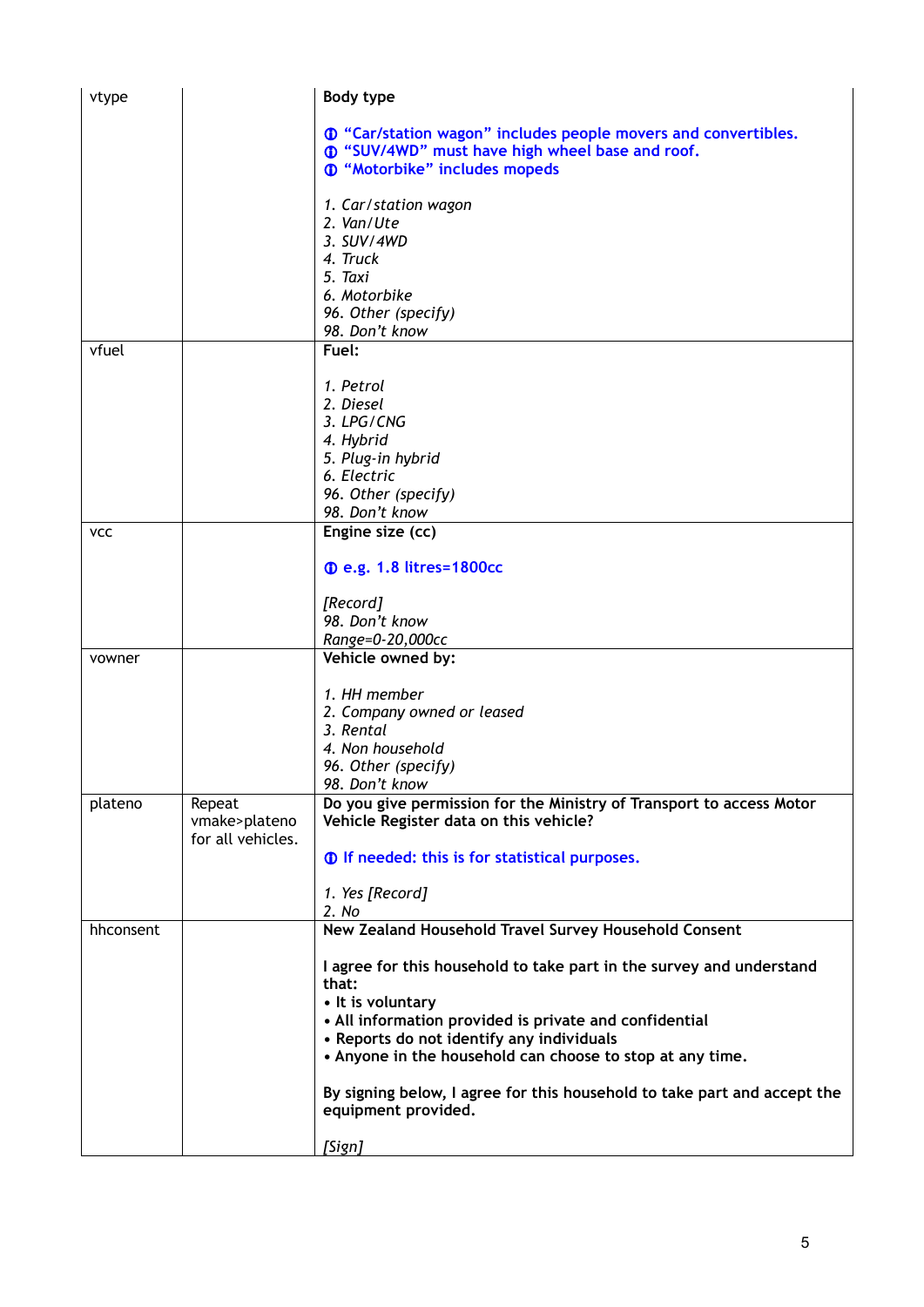| panelinout | We would also like to be part of the Research Panel |
|------------|-----------------------------------------------------|
|            | Yes<br>2. Please ask me later                       |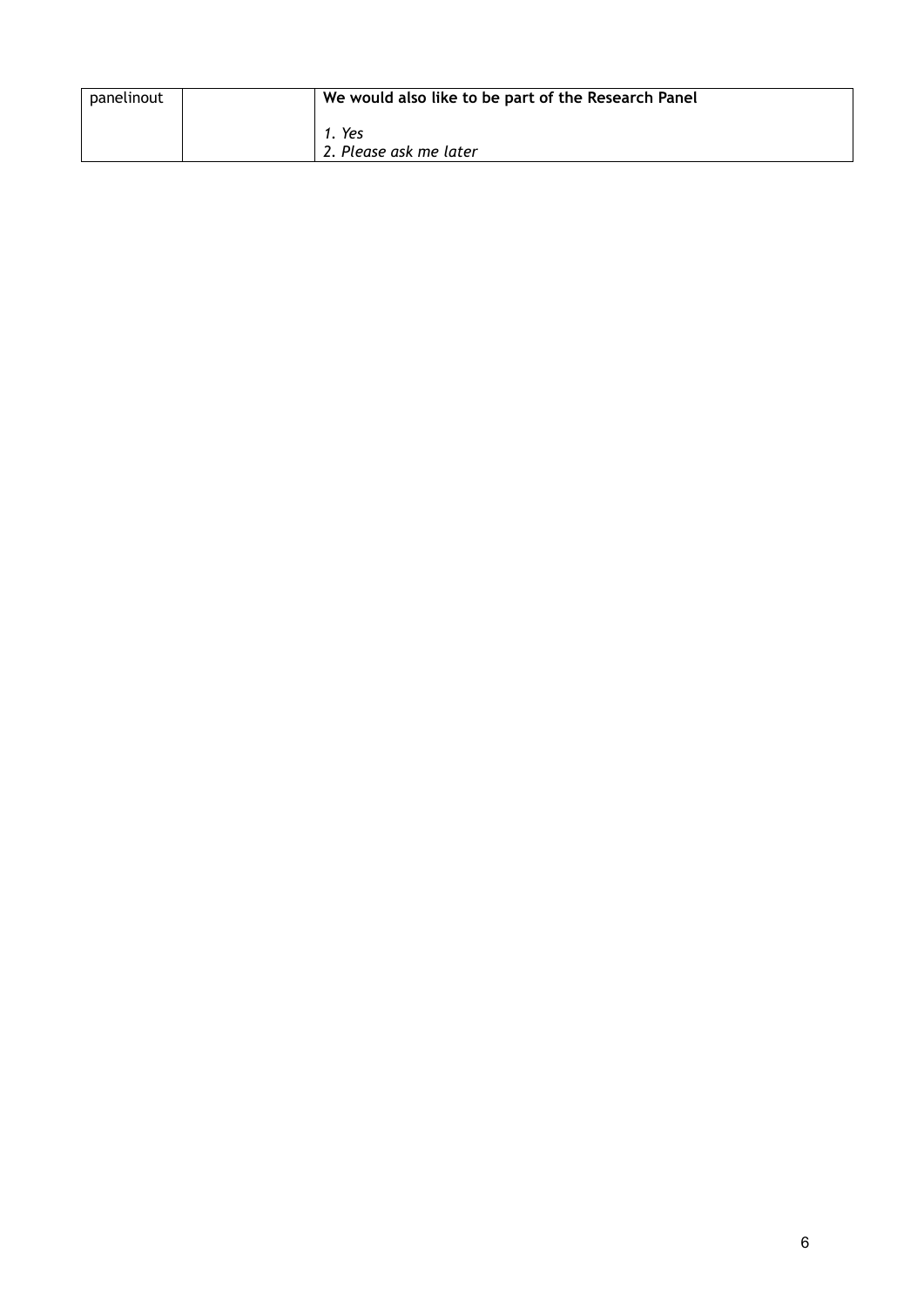# **Diary Questionnaire**

| <b>Question Ref</b> | <b>Routing</b><br>logic/Notes                                                                                                                                                                                                                                      | <b>Question Text</b>                                                                                                                                                                                                                                                                                                                                               |
|---------------------|--------------------------------------------------------------------------------------------------------------------------------------------------------------------------------------------------------------------------------------------------------------------|--------------------------------------------------------------------------------------------------------------------------------------------------------------------------------------------------------------------------------------------------------------------------------------------------------------------------------------------------------------------|
| surveymode          | If Day 1 go to<br>surveymode,<br>otherwise go to                                                                                                                                                                                                                   | Please indicate how this part of the survey is being completed:<br>1. Face to face                                                                                                                                                                                                                                                                                 |
|                     | proddriverconfirm.                                                                                                                                                                                                                                                 | 2. At distance via video call<br>2. At distance via telephone call                                                                                                                                                                                                                                                                                                 |
| proxycheck          | If proxycheck= $1$ or<br>2 go to<br>prodriverconfirm. If<br>proxycheck=3 and<br><15 years autocode<br>proxywho=4 and go<br>to nogpstravel. Else<br>if proxycheck=3 go<br>to proxywhy.                                                                              | Please indicate who is providing the travel information for this<br>person:<br>1. [insert name of respondent - only display for those aged 15+] in<br>person<br>2. [insert name of respondent - only display for those aged 15+] via<br>paper form only<br>3. Another HH member: [Select from list of other HH occupants]                                          |
| proxywhy            |                                                                                                                                                                                                                                                                    | Please indicate why you are answering on behalf of [Firstname]:                                                                                                                                                                                                                                                                                                    |
|                     |                                                                                                                                                                                                                                                                    | 1. They have difficulty reading/understanding English<br>2. They have a physical or mental impairment<br>96. Other (please specify)<br>4. Child 0-14 years [do not display]                                                                                                                                                                                        |
| prodriverconfirm    | If Professional<br>Driver go to<br>prodriverconfirm.<br>If not Professional<br>Driver and GPS data<br>present for day go<br>to tripedit, else go<br>to nogpstravel.<br>No detailed trip<br>information<br>collected about<br>professional driver<br>working trips. | Please select non-work trips and click continue. (go to tripedit)                                                                                                                                                                                                                                                                                                  |
| nogpstravel         |                                                                                                                                                                                                                                                                    | 1. Add trip (go to tripedit)<br>2. I didn't go anywhere today (go to daypurpose2)                                                                                                                                                                                                                                                                                  |
| tripedit            |                                                                                                                                                                                                                                                                    | From Address: [Confirm/Edit/Common destination]<br>To Address: [Confirm/Edit/Common destination]<br>From Time: [Confirm/Edit]<br>To Time: [Confirm/Edit]                                                                                                                                                                                                           |
| trmode              | If trmode=0 or $1\overline{g}$<br>to vehicle, if<br>trmode=8 go to<br>truber, if trmode=4<br>go to trebike, if<br>trmode=11 go to<br>trescooter, else if<br>trmode=10 go to<br>trmodeother, else<br>go to tractiv.                                                 | How did you get there?<br>0. Motor vehicle (driver) [only display for 16+ years]<br>1. Motor vehicle (passenger)<br>2. Walked/ran<br>3. Bus<br>4. Bicycle (including electric bicycle)<br>5. Train<br>6. Ferry<br>7. Plane<br>8. Taxi passenger (including Uber/Zoomy/Ola etc)<br>9. Mobility scooter or wheelchair<br>10. Other (specify)<br>11. Electric scooter |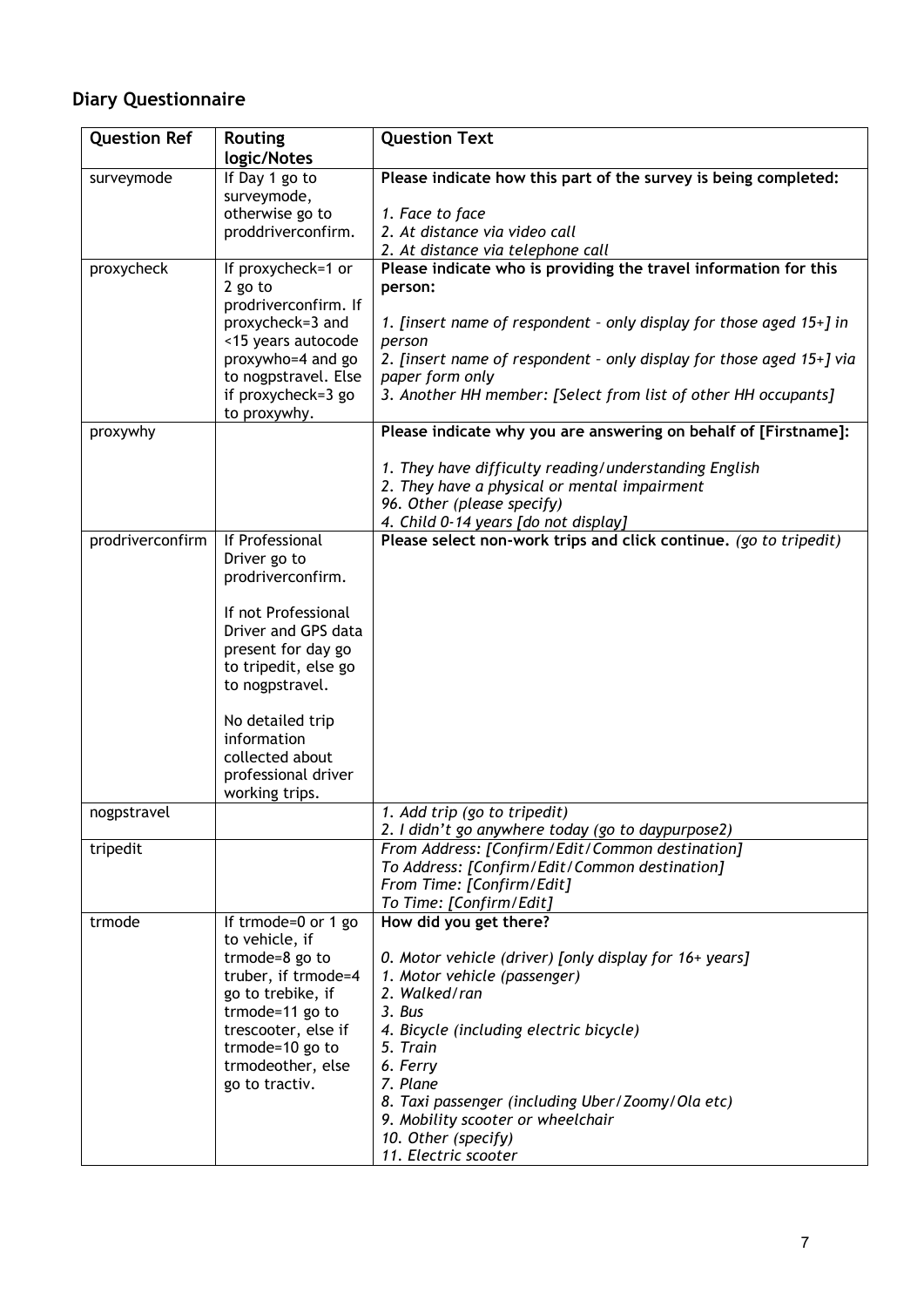| truber      | Once answered go           | Did you use a mobile app service like Uber/Zoomy/Ola? |
|-------------|----------------------------|-------------------------------------------------------|
|             | to tractiv                 | 1. Yes                                                |
|             |                            | 0. No                                                 |
| trebike     | Once answered go           | Was it an electric bicycle?                           |
|             | to tractiv                 | 1. Yes                                                |
|             |                            | 0. No                                                 |
| trescooter  | Once answered go           | Did you use an electric scooter sharing scheme like   |
|             | to tractiv                 | Beam/Lime/Jump/Flamingo?                              |
|             |                            | 1. Yes                                                |
| trmodeother |                            | 0. No                                                 |
|             | Once answered go           | (specify)                                             |
|             | to tractiv                 |                                                       |
| vehicle     | Ask vehicle, then if       | Which vehicle did you use?                            |
|             | trmode=0 go to             |                                                       |
|             | trwpark, else if           | 1. Select from HH vehicles<br>96. Another vehicle     |
|             | trmode=1 go to<br>tractiv. |                                                       |
| trwpark     | If                         | Where did you park?                                   |
|             | trwpark=1,4,5,7,8          |                                                       |
|             | or 96 go to tractiv,       | Off street                                            |
|             | else go to                 | 1. Residential property                               |
|             | trparkfee.                 | 2. Work/employer's car park                           |
|             |                            | 3. Paid car park                                      |
|             |                            | 4. Customer car park (unpaid)                         |
|             |                            | 5. Public unmetered parking                           |
|             |                            |                                                       |
|             |                            | On street                                             |
|             |                            | 6. Time limit                                         |
|             |                            | 7. No time limit                                      |
|             |                            |                                                       |
|             |                            | 8. Did not park                                       |
|             |                            | 96. Other (specify)                                   |
|             |                            |                                                       |
|             |                            |                                                       |
| trparkfee   | If trparkfee=1 go to       | Was a parking fee paid?                               |
|             | tractiv, else go to        |                                                       |
|             | trwhopaid.                 | 1. No fee paid                                        |
|             |                            | 2. Short term fee paid                                |
|             |                            | 3. Daily fee paid                                     |
|             |                            | 4. Weekly or longer fee paid                          |
| trwhopaid   |                            | Who paid the parking fee?                             |
|             |                            | 1. A person in the vehicle                            |
|             |                            | 2. An employer                                        |
|             |                            | 3. Someone else                                       |
|             |                            |                                                       |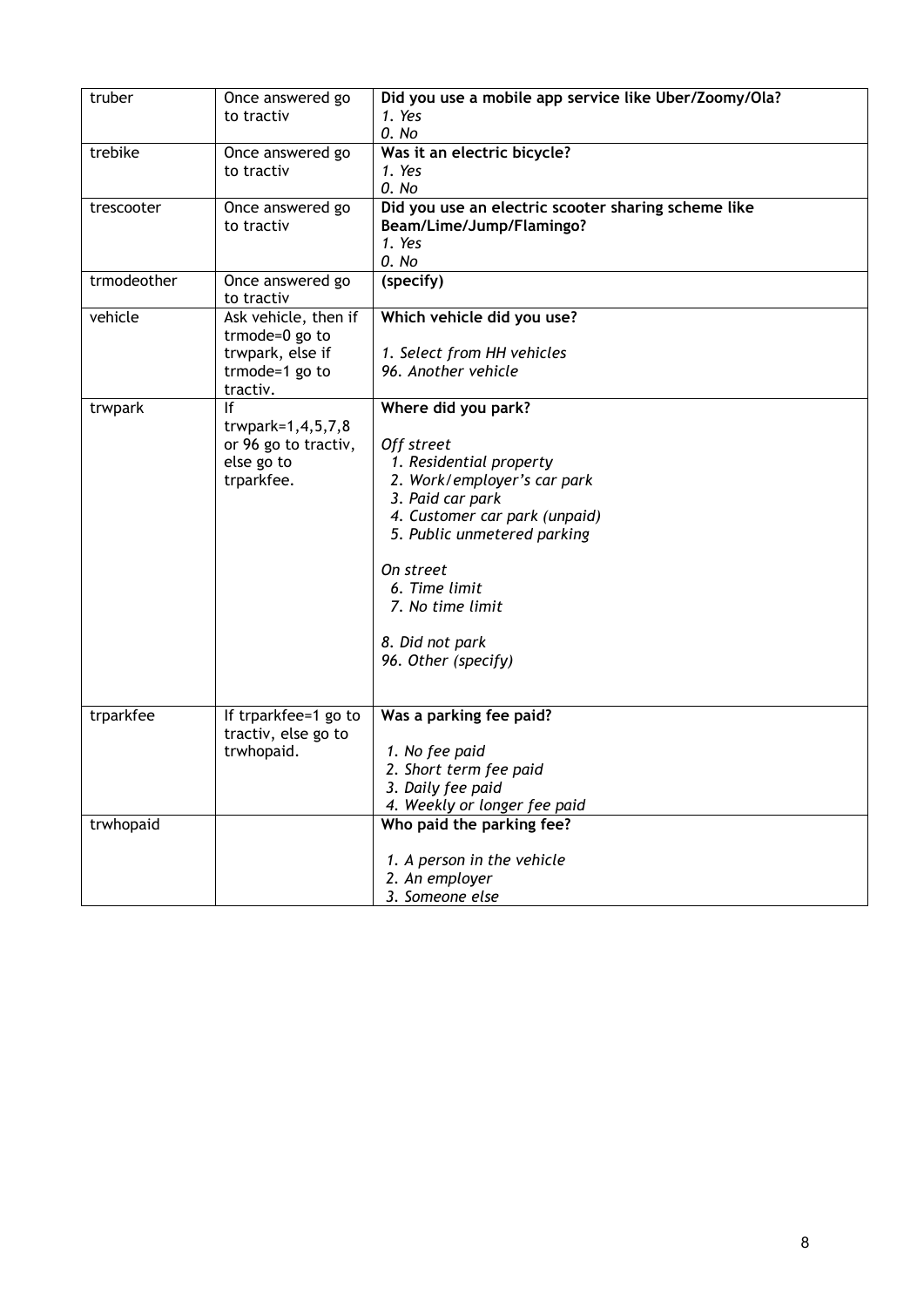| tractiv     | If age <15 then       | What did you do there?                                        |
|-------------|-----------------------|---------------------------------------------------------------|
|             | display 1, 2, 4, 5,   |                                                               |
|             | 7, 8, 10, 11, 12, 13, | 1. Changed the way you were travelling                        |
|             | 15                    | 2. Went home                                                  |
|             |                       | 3. Went to work                                               |
|             |                       | 4. Shopping                                                   |
|             |                       | 5. Social visit/entertainment                                 |
|             |                       | 6. Made a trip for work                                       |
|             |                       | 7. Completed study/education                                  |
|             |                       | 8. Personal appointments/services e.g. doctor, library,       |
|             |                       | hairdressers, banks, government appointments                  |
|             |                       | 9. Dropped someone off/picked someone up                      |
|             |                       | 10. Picked up/dropped off something                           |
|             |                       | 11. Sport and exercise                                        |
|             |                       | 12. Accompanied someone                                       |
|             |                       | 13. Left the country                                          |
|             |                       | 14. Volunteer work                                            |
|             |                       | 15. Overnight lodging e.g. second home, motel, bach           |
| paxdetails  | If trmode=2-10 go     | Who else was in the vehicle?                                  |
|             | to accompany.         |                                                               |
|             |                       | 1. Nobody (just me) [only display where trmode=0]             |
|             | If trmode=0 or 1      | 2. Select from HH occupants                                   |
|             | ask paxdetails, then  | 96. Other people (specify number)                             |
|             | go to next trip. If   |                                                               |
|             | no more trips and     |                                                               |
|             | Day 1 go to           |                                                               |
|             | daypurpose1,          |                                                               |
|             | otherwise if Day 2    |                                                               |
|             | go to Person Form.    |                                                               |
| accompany   | Go to next trip,      | Who else was with you for the whole of this trip?             |
|             | otherwise if no       |                                                               |
|             | trips and if Day 1,   | 1. Nobody (just me)                                           |
|             | go to daypurpose1,    | 2. Select from HH occupants                                   |
|             | otherwise if Day 2    |                                                               |
|             | go to Person Form.    |                                                               |
| daypurpose1 | If departure          | Start address: [Address]                                      |
|             | address of first trip | Where did you start the day?                                  |
|             | is 'home', autocode   |                                                               |
|             | daypurpose1=1 and     | 1. Home                                                       |
|             | go to Day 2.          | 2. Work                                                       |
|             |                       | 4. Social/recreation                                          |
|             |                       | 5. Hospital/Medical                                           |
|             |                       | 6. Other (please specify)                                     |
| daypurpose2 | After answer, go to   | Where did you spend the day?                                  |
|             | notravelwhy           |                                                               |
|             |                       | 1. Home                                                       |
|             |                       | 2. Work                                                       |
|             |                       | 4. Social/recreation                                          |
|             |                       | 5. Hospital/Medical                                           |
|             |                       | 6. Other (please specify)                                     |
| notravelwhy | If Day 1 go to day    | What is the main reason that you didn't make any trips today? |
|             | 2, otherwise go to    |                                                               |
|             | Person Form.          | 1. Didn't want/need to go anywhere                            |
|             |                       | 2. Doing things at home                                       |
|             |                       | 3. Working/studying at home                                   |
|             |                       | 4. No access to transport/nobody to take you                  |
|             |                       | 5. Weather                                                    |
|             |                       | 6. Short-term illness/injury/disability                       |
|             |                       | 7. Long-term illness/injury/disability                        |
|             |                       | 8. Other - please specify                                     |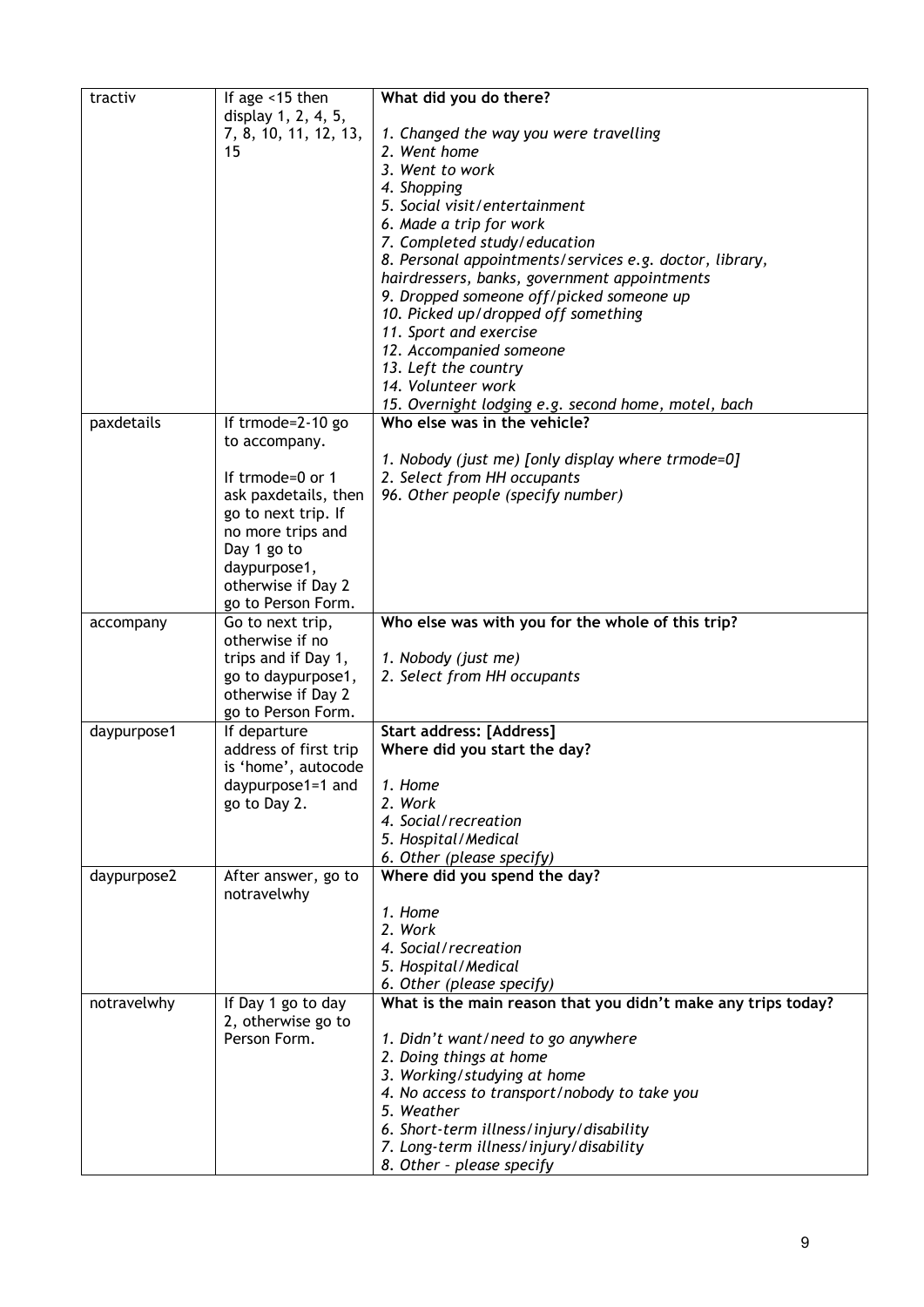## **Person Form**

| Question     | <b>Routing</b>                                                                                                                                                                                | <b>Question Text</b>                                                                                                                                                                                                                                                                                                                                                                                                                                                                                                                                                                                                                                                                                                                                      |                               |                       |                     |                            |                                |                      |                      |                                   |
|--------------|-----------------------------------------------------------------------------------------------------------------------------------------------------------------------------------------------|-----------------------------------------------------------------------------------------------------------------------------------------------------------------------------------------------------------------------------------------------------------------------------------------------------------------------------------------------------------------------------------------------------------------------------------------------------------------------------------------------------------------------------------------------------------------------------------------------------------------------------------------------------------------------------------------------------------------------------------------------------------|-------------------------------|-----------------------|---------------------|----------------------------|--------------------------------|----------------------|----------------------|-----------------------------------|
| <b>Ref</b>   | logic/Notes                                                                                                                                                                                   |                                                                                                                                                                                                                                                                                                                                                                                                                                                                                                                                                                                                                                                                                                                                                           |                               |                       |                     |                            |                                |                      |                      |                                   |
| panelin      | If $=$ >15 years<br>ask panelin,<br>else go to<br>pe12mth.                                                                                                                                    | The Ministry of Transport and Waka Kotahi (New Zealand Transport<br>Agency) would like to invite you to join the NZ Travel Research Panel.<br>People on the panel are invited to share their opinions via short<br>surveys, on topics of importance to the Ministry of Transport or Waka<br>Kotahi, for example:<br><b>Public transport</b><br>$\bullet$<br>Future transport technology<br><b>Road safety</b><br>Most surveys can be completed on your phone or computer and take<br>just 5-10 minutes.<br>The Panel is invited to complete up to 4 surveys per year. You can<br>decline to take part in any survey, and you may opt out of the Panel<br>completely at any time.<br>I am happy to join the Research Panel:<br>1. Yes (go to paneldetails) |                               |                       |                     |                            |                                |                      |                      |                                   |
|              |                                                                                                                                                                                               | 2. No (go to pe12mth)                                                                                                                                                                                                                                                                                                                                                                                                                                                                                                                                                                                                                                                                                                                                     |                               |                       |                     |                            |                                |                      |                      |                                   |
| paneldetails |                                                                                                                                                                                               | 1. Mobile Number: [Record]                                                                                                                                                                                                                                                                                                                                                                                                                                                                                                                                                                                                                                                                                                                                |                               |                       |                     |                            |                                |                      |                      |                                   |
|              |                                                                                                                                                                                               | 2. Landline: [Record]                                                                                                                                                                                                                                                                                                                                                                                                                                                                                                                                                                                                                                                                                                                                     |                               |                       |                     |                            |                                |                      |                      |                                   |
|              |                                                                                                                                                                                               | 3. Email [Record]                                                                                                                                                                                                                                                                                                                                                                                                                                                                                                                                                                                                                                                                                                                                         |                               |                       |                     |                            |                                |                      |                      |                                   |
| pe12mth      | Only ask<br>pe12mth a) and<br>d) for those<br>aged $\Rightarrow$ 3 years.                                                                                                                     | In the last 12 months, have you/has [FirstName]<br>a) ridden a bicycle at all?<br>For young children: Please do not include<br>tricycles or balance bikes.<br>b) used public transport in your local area at<br>all?<br><b>1</b> By public transport I mean public buses,<br>trains and ferries that anyone can use to<br>travel in your local area.<br>c) flown between two New Zealand airports?<br>d) ridden an electric scooter?                                                                                                                                                                                                                                                                                                                      |                               |                       |                     | 1.<br>Yes                  | 2.<br>No.                      | 98.<br>Don't<br>know |                      | 99.<br>Choose not<br>to answer    |
| pe4week      | If pe12mth a) or                                                                                                                                                                              | In the last 4 weeks, how often have you/has [FirstName]                                                                                                                                                                                                                                                                                                                                                                                                                                                                                                                                                                                                                                                                                                   |                               |                       |                     |                            |                                |                      |                      |                                   |
|              | b) or $d$ =1 go to<br>pe4week, else<br>go to peanyfly3.<br>Only display:<br>- pe4week a) if<br>$pe12$ mth a)=1.<br>- pe4week b) if<br>$pe12$ mth b)=1.<br>- pe4week c) if<br>$pe12$ mth d)=1. | a) ridden a bicycle?<br>b) used public<br>transport in your<br>local area at all?<br>c) ridden an electric<br>scooter?                                                                                                                                                                                                                                                                                                                                                                                                                                                                                                                                                                                                                                    | 1.<br><b>Not</b><br>at<br>all | 2.<br>$1 - 4$<br>days | 3.<br>$5-9$<br>days | 4.<br>$10 -$<br>19<br>days | 5.<br>20<br>days<br>or<br>more |                      | 98.<br>Don't<br>know | 99.<br>Choose<br>not to<br>answer |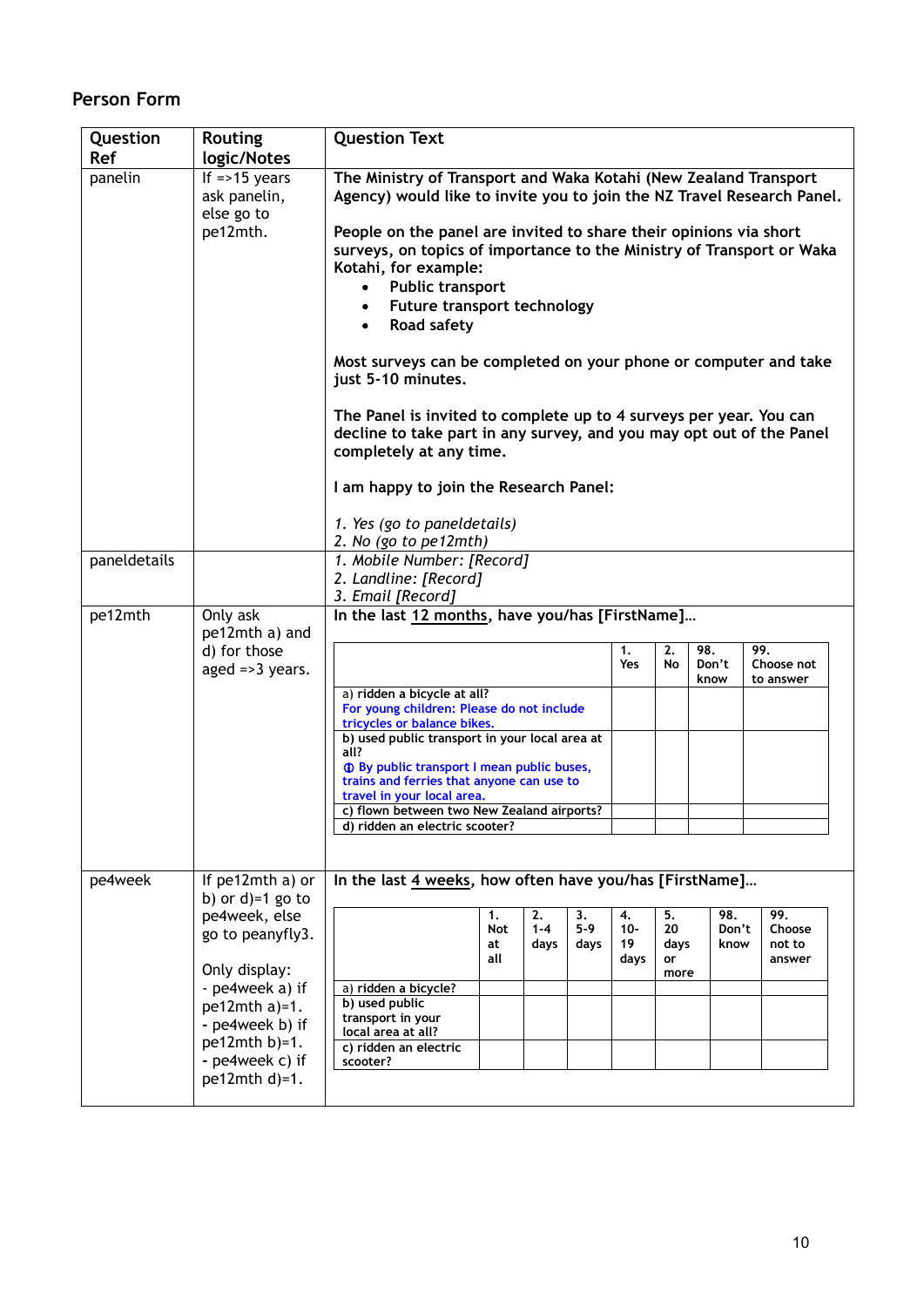| peanyfly3 | If $pe12$ mth $c$ )=1 | In the last 3 months, how often have you/has [FirstName] flown |                                   |       |                 |          |       |       |        |
|-----------|-----------------------|----------------------------------------------------------------|-----------------------------------|-------|-----------------|----------|-------|-------|--------|
|           | go to peanyfly3,      |                                                                | between two New Zealand airports? |       |                 |          |       |       |        |
|           | else go to            |                                                                |                                   |       |                 |          |       |       |        |
|           | pekmcarmc.            | 1. Not at all                                                  |                                   |       |                 |          |       |       |        |
|           |                       | 2. 1-4 times                                                   |                                   |       |                 |          |       |       |        |
|           |                       |                                                                |                                   |       |                 |          |       |       |        |
|           |                       | 3. 5-9 times                                                   |                                   |       |                 |          |       |       |        |
|           |                       | 4. 10-19 times                                                 |                                   |       |                 |          |       |       |        |
|           |                       | 5. 20 or more times                                            |                                   |       |                 |          |       |       |        |
|           |                       | 98. Don't know                                                 |                                   |       |                 |          |       |       |        |
|           |                       | 99. Choose not to answer                                       |                                   |       |                 |          |       |       |        |
|           | If $=$ >16 years      | In the last 12 months, how many kilometres have you/has        |                                   |       |                 |          |       |       |        |
| pekmcarmc |                       |                                                                |                                   |       |                 |          |       |       |        |
|           | old, go to            | [FirstName] driven                                             |                                   |       |                 |          |       |       |        |
|           | pekmcarmc,            |                                                                |                                   |       |                 |          |       |       |        |
|           | else go to            |                                                                | 1.                                | 2.    |                 | 3.       | 98.   |       | 99.    |
|           | pewgss.               |                                                                | None                              |       | 1-99 km         | $100+km$ | Don't |       | Choose |
|           |                       |                                                                |                                   |       |                 |          | know  |       | not to |
|           |                       | a) in a car, van, truck                                        |                                   |       |                 |          |       |       | answer |
|           |                       | or bus as a driver?                                            |                                   |       |                 |          |       |       |        |
|           |                       | b) on a motorbike as                                           |                                   |       |                 |          |       |       |        |
|           |                       | a rider?                                                       |                                   |       |                 |          |       |       |        |
|           |                       |                                                                |                                   |       |                 |          |       |       |        |
|           |                       |                                                                |                                   |       |                 |          |       |       |        |
|           |                       |                                                                |                                   |       |                 |          |       |       |        |
| peclicn   |                       | Do you/Does [FirstName] currently hold a licence to drive      |                                   |       |                 |          |       |       |        |
|           |                       |                                                                |                                   |       |                 |          |       |       |        |
|           |                       |                                                                | 1.                                | 2.    | 3.              | 4.       | 5.    | 98.   | 99.    |
|           |                       |                                                                | Yes -                             | Yes - | Yes -           | Yes -    | No    | Don't | Choose |
|           |                       |                                                                | Full                              | Learn | Restr-<br>icted | Over-    |       | know  | not to |
|           |                       | a) a car?                                                      |                                   | er    |                 | seas     |       |       | answer |
|           |                       | b) a motorbike?                                                |                                   |       |                 |          |       |       |        |
|           |                       | c) a truck?                                                    |                                   |       |                 |          |       |       |        |
|           |                       |                                                                |                                   |       |                 |          |       |       |        |
| peclicdur | If peclicn $a$ )=1,   | How long have you/has [FirstName] had a car licence?           |                                   |       |                 |          |       |       |        |
|           |                       |                                                                |                                   |       |                 |          |       |       |        |
|           | 2, 3, or 4 go to      |                                                                |                                   |       |                 |          |       |       |        |
|           | peclicdur, else       | 1. Less than 1 year                                            |                                   |       |                 |          |       |       |        |
|           | go to peblicdur.      | $2.1$ year                                                     |                                   |       |                 |          |       |       |        |
|           |                       | 3. 2 years                                                     |                                   |       |                 |          |       |       |        |
|           |                       | 4. 3 years                                                     |                                   |       |                 |          |       |       |        |
|           |                       | 5. 4 years                                                     |                                   |       |                 |          |       |       |        |
|           |                       | 6. 5 years                                                     |                                   |       |                 |          |       |       |        |
|           |                       |                                                                |                                   |       |                 |          |       |       |        |
|           |                       | 7.6-9 years                                                    |                                   |       |                 |          |       |       |        |
|           |                       | 8. 10-14 years                                                 |                                   |       |                 |          |       |       |        |
|           |                       | 9. 15-19 years                                                 |                                   |       |                 |          |       |       |        |
|           |                       | 10. 20+ years                                                  |                                   |       |                 |          |       |       |        |
|           |                       | 11. If peclicdur=1-3 ask: ____ months                          |                                   |       |                 |          |       |       |        |
|           |                       | 98. Don't know                                                 |                                   |       |                 |          |       |       |        |
|           |                       | 99. Choose not to answer                                       |                                   |       |                 |          |       |       |        |
| peblicdur | If peclicn $b$ )=1,   | How long have you/has [FirstName] had a motorbike licence?     |                                   |       |                 |          |       |       |        |
|           |                       |                                                                |                                   |       |                 |          |       |       |        |
|           | 2 or 3, or 4, go      |                                                                |                                   |       |                 |          |       |       |        |
|           | to peblicdur,         | 1. Less than 1 year                                            |                                   |       |                 |          |       |       |        |
|           | else go to            | $2.1$ year                                                     |                                   |       |                 |          |       |       |        |
|           | petlicdur.            | 3. 2 years                                                     |                                   |       |                 |          |       |       |        |
|           |                       | 4. 3 years                                                     |                                   |       |                 |          |       |       |        |
|           |                       | 5. 4 years                                                     |                                   |       |                 |          |       |       |        |
|           |                       | 6. 5 years                                                     |                                   |       |                 |          |       |       |        |
|           |                       |                                                                |                                   |       |                 |          |       |       |        |
|           |                       | 7. 6-9 years                                                   |                                   |       |                 |          |       |       |        |
|           |                       | 8. 10-14 years                                                 |                                   |       |                 |          |       |       |        |
|           |                       | 9. 15-19 years                                                 |                                   |       |                 |          |       |       |        |
|           |                       | 10. 20+ years                                                  |                                   |       |                 |          |       |       |        |
|           |                       | 11. If peblicdur=1-3 ask: _____ months                         |                                   |       |                 |          |       |       |        |
|           |                       | 98. Don't know                                                 |                                   |       |                 |          |       |       |        |
|           |                       |                                                                |                                   |       |                 |          |       |       |        |
|           |                       | 99. Choose not to answer                                       |                                   |       |                 |          |       |       |        |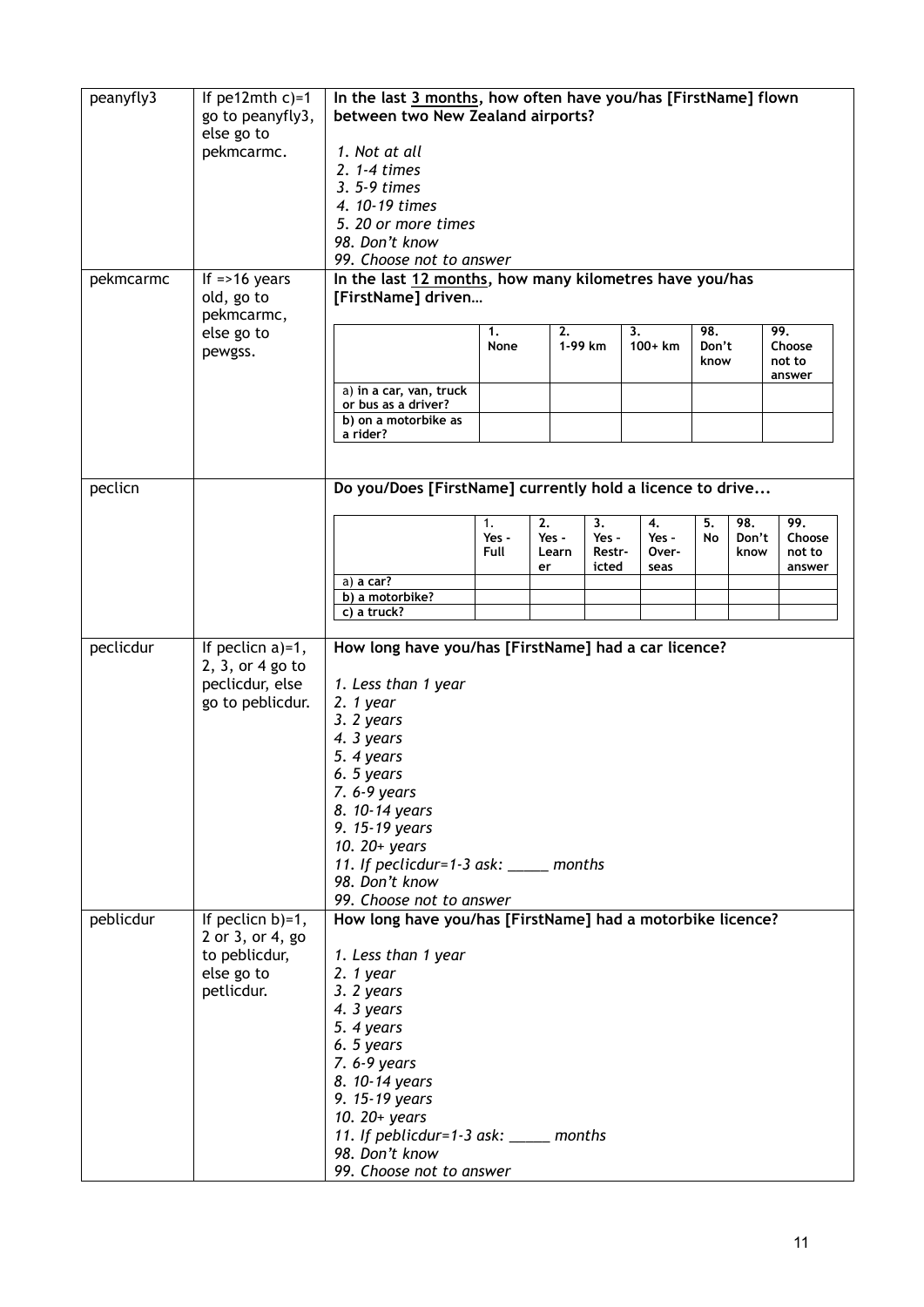| petlicdur   | If peclicn $c$ )=1, | How long have you/has [FirstName] had a truck licence?                |               |             |                 |              |              |               |
|-------------|---------------------|-----------------------------------------------------------------------|---------------|-------------|-----------------|--------------|--------------|---------------|
|             | 2, 3, or 4 go to    |                                                                       |               |             |                 |              |              |               |
|             | petlicdur, else     | 1. Less than 1 year                                                   |               |             |                 |              |              |               |
|             | go to pewgss.       | $2.1$ year                                                            |               |             |                 |              |              |               |
|             |                     | 3. 2 years                                                            |               |             |                 |              |              |               |
|             |                     | 4. 3 years                                                            |               |             |                 |              |              |               |
|             |                     | 5. 4 years                                                            |               |             |                 |              |              |               |
|             |                     | 6. 5 years                                                            |               |             |                 |              |              |               |
|             |                     | 7.6-9 years                                                           |               |             |                 |              |              |               |
|             |                     | 8. 10-14 years<br>9. 15-19 years                                      |               |             |                 |              |              |               |
|             |                     | 10. 20+ years                                                         |               |             |                 |              |              |               |
|             |                     | 11. If petlicdur=1-3 ask: $\_\_\_\_\_$ months                         |               |             |                 |              |              |               |
|             |                     | 98. Don't know                                                        |               |             |                 |              |              |               |
|             |                     | 99. Choose not to answer                                              |               |             |                 |              |              |               |
| pewgss      | Only ask pewgss     | The next questions ask about difficulties you/[FirstName] may have    |               |             |                 |              |              |               |
|             | for those aged      | doing certain activities because of a health problem. Do you/they     |               |             |                 |              |              |               |
|             | $=$ 5 years.        | have difficulty                                                       |               |             |                 |              |              |               |
|             |                     |                                                                       |               |             |                 |              |              |               |
|             |                     |                                                                       | 1. No<br>- no | 2.<br>Yes - | 3.<br>Yes - $a$ | 4.<br>Cannot | 98.<br>Don't | 99.<br>Choose |
|             |                     |                                                                       | difficu       | some        | lot of          | do at        | know         | not to        |
|             |                     |                                                                       | lty           | diffic      | difficu         | all          |              | answer        |
|             |                     |                                                                       |               | ulty        | lty             |              |              |               |
|             |                     | a)seeing, even if<br>wearing glasses?                                 |               |             |                 |              |              |               |
|             |                     | b)hearing, even if                                                    |               |             |                 |              |              |               |
|             |                     | using a hearing aid?                                                  |               |             |                 |              |              |               |
|             |                     | e) walking or<br>climbing steps?                                      |               |             |                 |              |              |               |
|             |                     | c)remembering or                                                      |               |             |                 |              |              |               |
|             |                     | concentrating?                                                        |               |             |                 |              |              |               |
|             |                     | d)washing all over or<br>dressing?                                    |               |             |                 |              |              |               |
|             |                     |                                                                       |               |             |                 |              |              |               |
|             |                     |                                                                       |               |             |                 |              |              |               |
| Pewgss2     | Only ask            | Using your/their usual language, do you/[FirstName] have difficulty   |               |             |                 |              |              |               |
|             | pewgss2 for         | communicating, for example understanding or being understood?         |               |             |                 |              |              |               |
|             | those aged $=5$     |                                                                       |               |             |                 |              |              |               |
|             | vears.              | 1. No - no difficulty                                                 |               |             |                 |              |              |               |
|             |                     | 2. Yes - some difficulty                                              |               |             |                 |              |              |               |
|             |                     | 3. Yes - a lot of difficulty                                          |               |             |                 |              |              |               |
|             |                     | 4. Cannot do at all                                                   |               |             |                 |              |              |               |
|             |                     | 98. Don't know                                                        |               |             |                 |              |              |               |
|             |                     | 99. Choose not to answer                                              |               |             |                 |              |              |               |
| pedisaccess |                     | How many of the facilities (such as shops, schools, post shops,       |               |             |                 |              |              |               |
|             |                     | libraries and medical services) that you want/[FirstName] wants to go |               |             |                 |              |              |               |
|             |                     | to, can you/they easily get to?                                       |               |             |                 |              |              |               |
|             |                     | 1. All of them                                                        |               |             |                 |              |              |               |
|             |                     | 2. Most of them                                                       |               |             |                 |              |              |               |
|             |                     | 3. Some of them                                                       |               |             |                 |              |              |               |
|             |                     | 4. Only a few of them                                                 |               |             |                 |              |              |               |
|             |                     | 5. None of them                                                       |               |             |                 |              |              |               |
|             |                     | 98. Don't know                                                        |               |             |                 |              |              |               |
|             |                     | 99. Choose not to answer                                              |               |             |                 |              |              |               |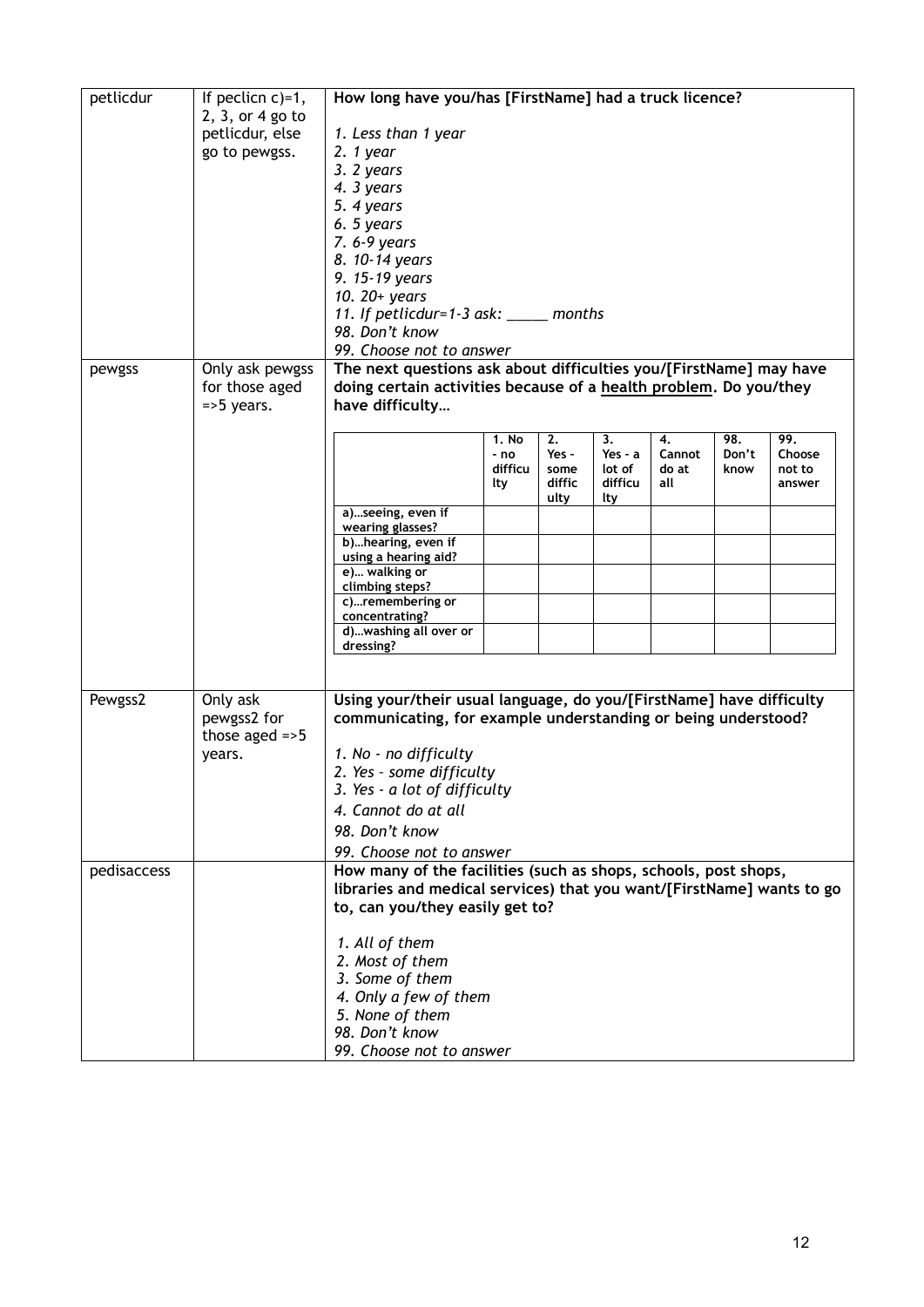| peact      |                                  | Please select all that apply to you/[First Name]:                          |
|------------|----------------------------------|----------------------------------------------------------------------------|
|            |                                  |                                                                            |
|            |                                  | 1. Not yet at school<br>2. Preschool                                       |
|            |                                  | 3. Primary/Intermediate/Secondary school                                   |
|            |                                  | 4. Full time University/Polytech/other                                     |
|            |                                  | 5. Part time University/Polytech/other                                     |
|            |                                  | 6. Full time work (30 hours or more per week)                              |
|            |                                  | 7. Part time work (less than 30 hours per week)                            |
|            |                                  | 8. Casual/sporadic work                                                    |
|            |                                  | 9. Looking for work/unemployed                                             |
|            |                                  | 10. Looking after home and family                                          |
|            |                                  | 11. Retired                                                                |
|            |                                  | 12. Other beneficiary<br>14. Have a Community Services Card                |
|            |                                  | 13. Other (please specify)                                                 |
|            |                                  | 98. Don't know                                                             |
|            |                                  | 99. Choose not to answer.                                                  |
| eduaddress | If peact= $2,3,4,5$              | If peact=2: What is the address of the preschool [FirstName] mostly        |
|            | go to                            | attends?                                                                   |
|            | eduaddress,                      | If peact=3, 4, 5: What is the address of the place you/[FirstName]         |
|            | otherwise go to<br>pejobs        | mostly studies at?                                                         |
|            |                                  | [Geocoded address]                                                         |
|            |                                  | 1. Home school                                                             |
|            |                                  | 98. Don't know                                                             |
|            |                                  | 99. Choose not to answer                                                   |
| pejobs     | If peact= $6,7,8$                | Do you have more than 1 paid job?                                          |
|            | go to pejobs,<br>otherwise go to | 1. Yes                                                                     |
|            | peracat                          | 2. No                                                                      |
|            |                                  | 98. Don't know                                                             |
|            |                                  | 99. Choose not to answer                                                   |
| peoccup    |                                  | In your main job, what is your/[FirstName] ['s] occupation, for            |
|            |                                  | example 'primary school teacher', 'clothing machinist', 'motel             |
|            |                                  | manager', 'receptionist'?                                                  |
|            |                                  |                                                                            |
|            |                                  | <b>1</b> Just start typing in the box and select the answer which applies. |
|            |                                  | 1. [Lookup text box from ANZSCO Lvl 5 codeframe from Stats NZ]             |
|            |                                  | 96. Other (please specify)                                                 |
|            |                                  | 98. Don't know                                                             |
|            |                                  | 99. Choose not to answer                                                   |
| peempact   |                                  | What is the main activity of that business or employer, for example        |
|            |                                  | sheep farmer, selling shoes, making clothes?                               |
|            |                                  | <b>1</b> Just start typing in the box and select the answer which applies. |
|            |                                  | 1. [Lookup text box from ANZSIC Lvl 4 codeframe from Stats NZ]             |
|            |                                  | 96. Other (please specify)                                                 |
|            |                                  | 98. Don't know                                                             |
|            |                                  | 99. Choose not to answer                                                   |
| empaddress |                                  | What is the address of the place you/[FirstName] mostly work/s at?         |
|            |                                  |                                                                            |
|            |                                  | 1. [Geocoded address]<br>2. Home                                           |
|            |                                  | 3. No fixed place of work                                                  |
|            |                                  | 98. Don't know                                                             |
|            |                                  | 99. Choose not to answer                                                   |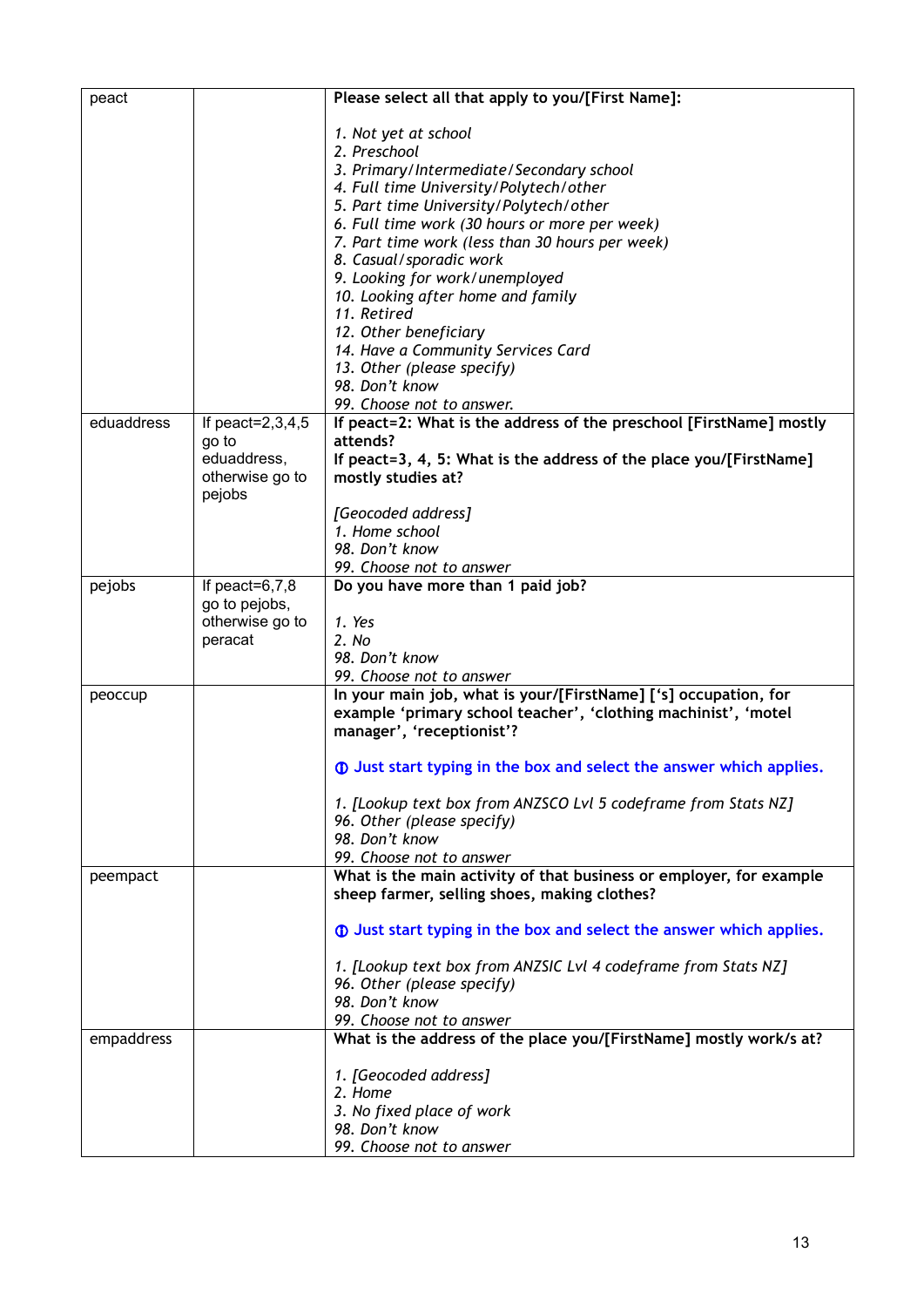| pehmwk   | If coding day 2<br>ask pehmwk,<br>else go to<br>peracat. | Thinking about your 2 travel days, that is from [date] and [date], did<br>you/[FirstName] work from home at any point. Please tick which<br>days. |
|----------|----------------------------------------------------------|---------------------------------------------------------------------------------------------------------------------------------------------------|
|          |                                                          | 1. [ddd/mmm]                                                                                                                                      |
|          |                                                          | 2. [ddd/mm]                                                                                                                                       |
|          |                                                          | 8. None of the above                                                                                                                              |
|          |                                                          | 98. Don't know                                                                                                                                    |
|          |                                                          | 99. Choose not to answer<br>Which ethnic group(s) do you/does [FirstName] belong to? (select all                                                  |
| peracat  |                                                          | that apply)                                                                                                                                       |
|          |                                                          | 1. New Zealand European                                                                                                                           |
|          |                                                          | 2. Māori                                                                                                                                          |
|          |                                                          | 3. Samoan                                                                                                                                         |
|          |                                                          | 4. Cook Island Maori                                                                                                                              |
|          |                                                          | 5. Tongan                                                                                                                                         |
|          |                                                          | 6. Niuean                                                                                                                                         |
|          |                                                          | 7. Chinese                                                                                                                                        |
|          |                                                          | 8. Indian                                                                                                                                         |
|          |                                                          | 9. Other (such as Dutch, Japanese, Tokelauan) - please state [Lookup                                                                              |
|          |                                                          | 'other' from Stats NZ ETHNIC05 Codefile].<br>98. Don't know                                                                                       |
|          |                                                          | 99. Choose not to answer                                                                                                                          |
| peincome | If $\le$ =14 years, go                                   | In the last 12 months, what was your/[FirstName] ['s] total personal                                                                              |
|          | to thankyou else                                         | income, before tax or anything else was taken out?                                                                                                |
|          | go to peincome.                                          |                                                                                                                                                   |
|          |                                                          | 1. loss                                                                                                                                           |
|          |                                                          | 2. zero income                                                                                                                                    |
|          |                                                          | $3. \, 51 - 55,000$                                                                                                                               |
|          |                                                          | 4. \$5,001 - \$10,000                                                                                                                             |
|          |                                                          | 5. \$10,001 - \$15,000                                                                                                                            |
|          |                                                          | $6.$ \$15,001 - \$20,000                                                                                                                          |
|          |                                                          | 7. \$20,001 - \$25,000                                                                                                                            |
|          |                                                          | 8. \$25,001 - \$30,000                                                                                                                            |
|          |                                                          | $9.$ \$30,001 - \$35,000                                                                                                                          |
|          |                                                          | 10. \$35,001 - \$40,000                                                                                                                           |
|          |                                                          | 11. \$40,001 - \$50,000                                                                                                                           |
|          |                                                          | 12. \$50,001 - \$60,000                                                                                                                           |
|          |                                                          | 13. \$60,001 - \$70,000                                                                                                                           |
|          |                                                          | 14. \$70,001 - \$100,000                                                                                                                          |
|          |                                                          | 15. \$100,001 - \$150,000                                                                                                                         |
|          |                                                          | 16. \$150,001 or more                                                                                                                             |
|          |                                                          | 98. Don't know                                                                                                                                    |
|          |                                                          | 99. Choose not to answer                                                                                                                          |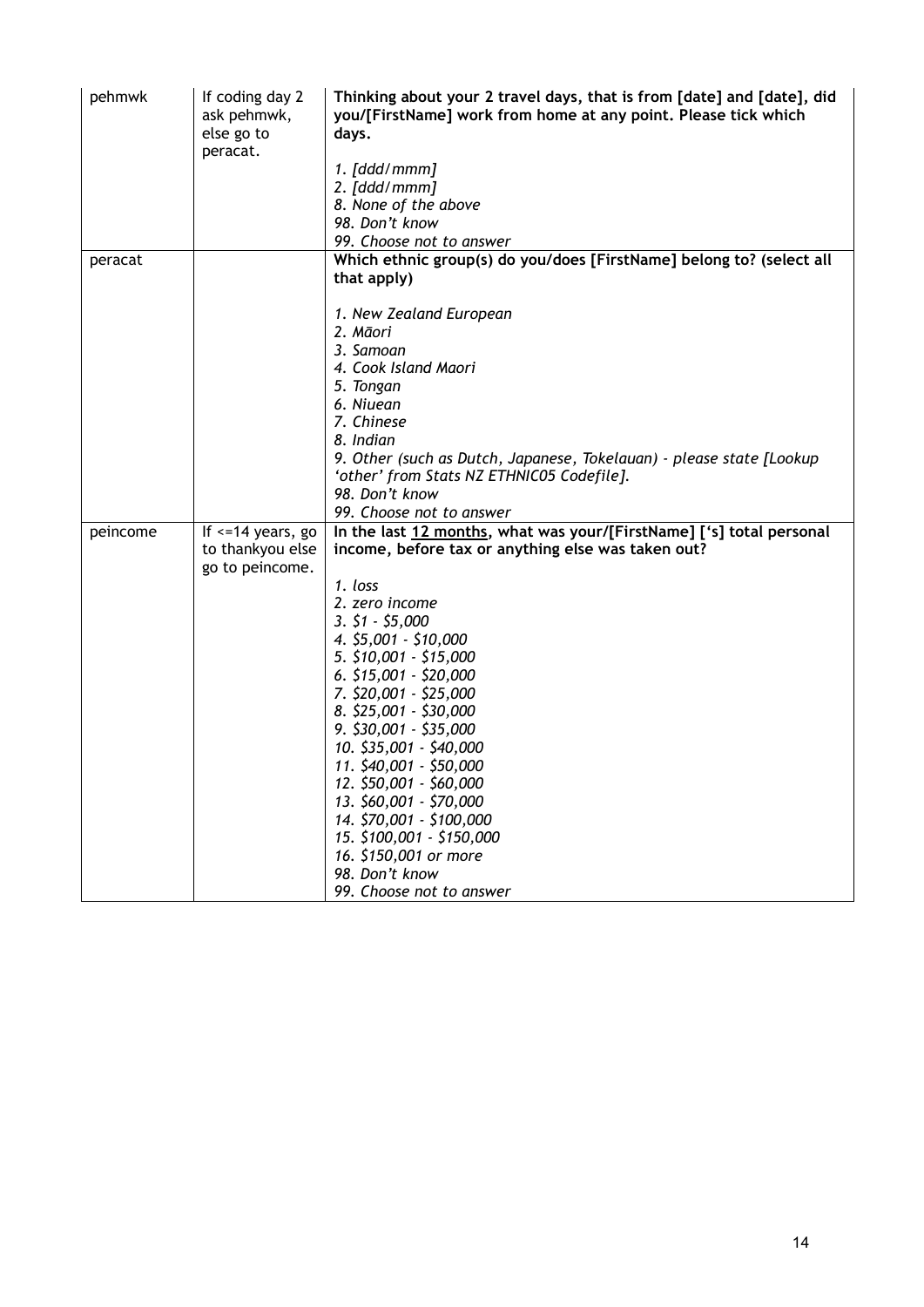| datalinkage1          | If = > 15 years<br>and respondent<br>is answering for<br>themselves go<br>to datalinkage1,<br>else go to<br>respondentburd<br>en1. | The Ministry of Transport would like to ask for your permission to<br>combine the valuable information you have provided in this survey<br>with other information routinely collected by government, such as<br>that found in the driver licence register, motor vehicle register or<br>from ACC.<br>This step will allow more informed decisions to be made about<br>transport policy and investment and who will be affected by them in:<br>Roading infrastructure<br>Vehicle standards (eg safety and emissions)<br>$\bullet$<br><b>Public transport</b><br>$\bullet$<br><b>Safety initiatives</b><br>$\bullet$<br>Do you consent to your survey results being linked with other<br>routinely-collected government data?<br>1. Yes                                          |
|-----------------------|------------------------------------------------------------------------------------------------------------------------------------|--------------------------------------------------------------------------------------------------------------------------------------------------------------------------------------------------------------------------------------------------------------------------------------------------------------------------------------------------------------------------------------------------------------------------------------------------------------------------------------------------------------------------------------------------------------------------------------------------------------------------------------------------------------------------------------------------------------------------------------------------------------------------------|
|                       |                                                                                                                                    | 2. No                                                                                                                                                                                                                                                                                                                                                                                                                                                                                                                                                                                                                                                                                                                                                                          |
| datalinkage2          | If<br>datalinkage1=1<br>go to<br>datalinkage2,<br>else go to<br>respondentburd<br>en1.                                             | Read each bullet point carefully before signing below:<br>• To correctly combine the information, your name, address and<br>date of birth will be used to link the information.<br>• The Ministry is bound by the Privacy Act, meaning that your name<br>address and date of birth will be removed after the data has been<br>linked.<br>• All information you provide will remain confidential and will be<br>used for statistical / research purposes only.<br>• You can cancel this permission at any time by writing to: The New<br>Zealand Household Travel Survey, Ministry of Transport, PO Box<br>3175, Wellington, New Zealand.<br>[Full Name]<br>[Address]<br>[Date of birth]<br>[Signature]<br>[Date]<br>Please retain the copy of the consent form provided by the |
|                       |                                                                                                                                    | interviewer for your records.                                                                                                                                                                                                                                                                                                                                                                                                                                                                                                                                                                                                                                                                                                                                                  |
| respondentbu<br>rden1 |                                                                                                                                    | Please take a moment to tell us what you thought about the survey<br>Please rate on a scale of 1-5, where 1=Absolutely NOT Acceptable and<br>5=Highly Acceptable:<br>1. Time required to complete the survey<br>2. Number of questions<br>3. Complexity of questions<br>4. Intrusiveness of questions                                                                                                                                                                                                                                                                                                                                                                                                                                                                          |
| respondentbu<br>rden2 |                                                                                                                                    | Did you encounter any issues, or are there any improvements you<br>would suggest?                                                                                                                                                                                                                                                                                                                                                                                                                                                                                                                                                                                                                                                                                              |
| respondentbu<br>rden3 |                                                                                                                                    | [Free text]<br>Would you take part in the New Zealand Household Travel Survey<br>again?<br>1. Yes<br>2. No - please explain                                                                                                                                                                                                                                                                                                                                                                                                                                                                                                                                                                                                                                                    |
| respondentbu<br>rden4 |                                                                                                                                    | Are there any other comments you would like to make about the NZ<br>transport system, or taking part in the survey?<br>[Free text]                                                                                                                                                                                                                                                                                                                                                                                                                                                                                                                                                                                                                                             |